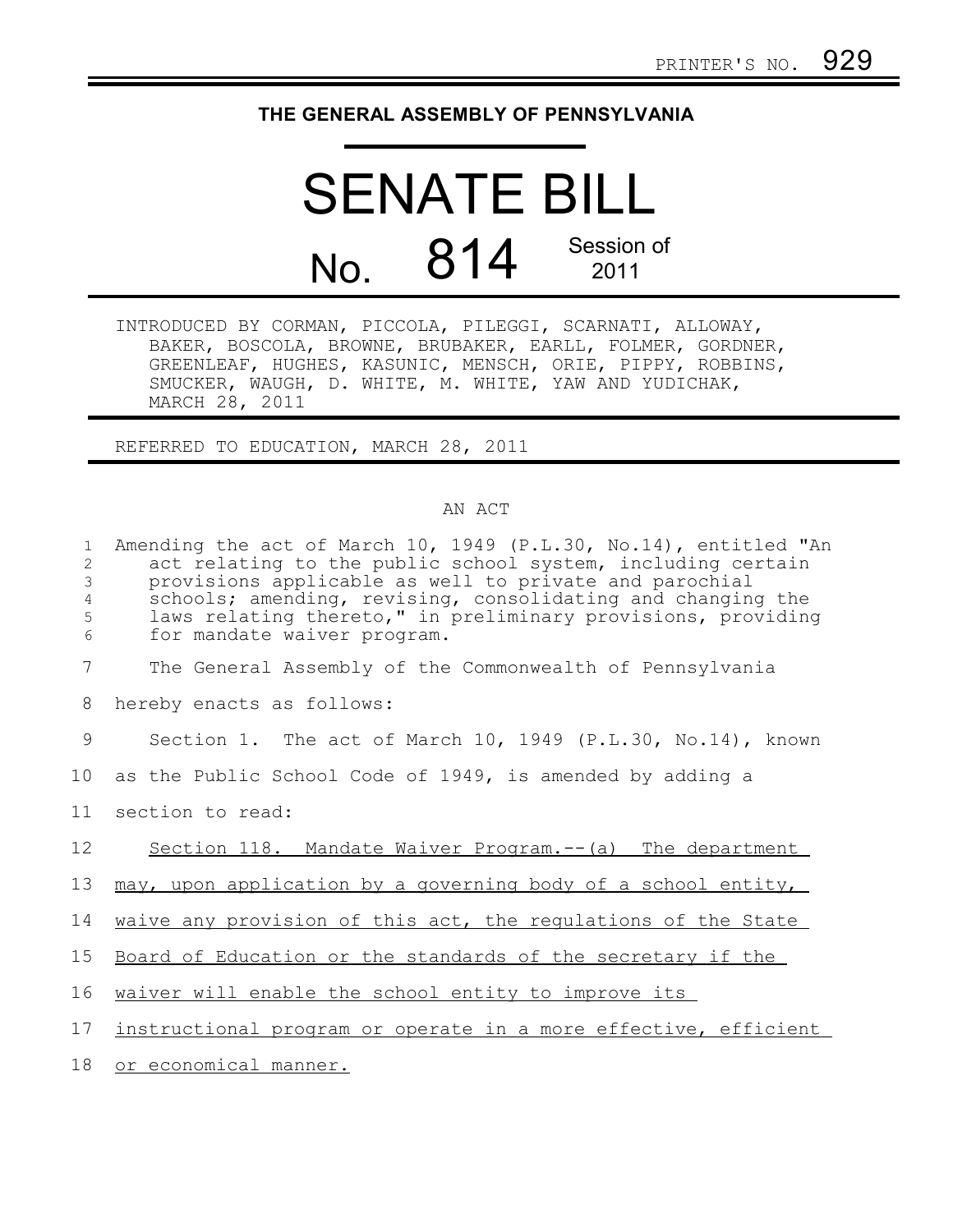| 1  | In order to be eligible for a waiver under subsection<br>(b)          |
|----|-----------------------------------------------------------------------|
| 2  | (a), the school entity must submit an application adopted by the      |
| 3  | governing body of the school entity at a regularly scheduled          |
| 4  | meeting of the governing body.                                        |
| 5  | The application shall be submitted in a form and manner<br>(C)        |
| 6  | prescribed by the department and shall:                               |
| 7  | Specify the need for the waiver.<br>(1)                               |
| 8  | (2)<br>Provide supporting data and information to show the            |
| 9  | benefits to be obtained by the waiver or explain the                  |
| 10 | instructional program that will operate under the waiver.             |
| 11 | Include an evaluation procedure to determine the<br>(3)               |
| 12 | effectiveness of the following:                                       |
| 13 | (i) An innovative program or revised instructional program            |
| 14 | to be conducted under the waiver.                                     |
| 15 | Measures of student performance.<br>$(i$ i)                           |
| 16 | (iii) Changes in the operations of the school entity.                 |
| 17 | (d)<br>The department shall have sixty (60) days from the             |
| 18 | receipt of the application to approve, disapprove or request          |
| 19 | modifications to the application. Except as provided in               |
|    | 20 subsection (1), if the department fails to act within sixty (60)   |
| 21 | days, the waiver shall be deemed approved.                            |
| 22 | (e) Upon disapproval of an application, the department shall          |
| 23 | provide a written determination setting forth the reason for the      |
| 24 | disapproval. The governing body may submit a revised application      |
| 25 | for a waiver.                                                         |
| 26 | Three (3) years following the implementation of the<br>(f)            |
| 27 | waiver, the governing body shall submit an evaluation of the          |
| 28 | effectiveness of the program or operational change in accordance      |
| 29 | with subsection $(c)$ $(3)$ . If the evaluation indicates improvement |
| 30 | in student performance, an instructional program or school            |
|    | 20110SB0814PN0929<br>$-2 -$                                           |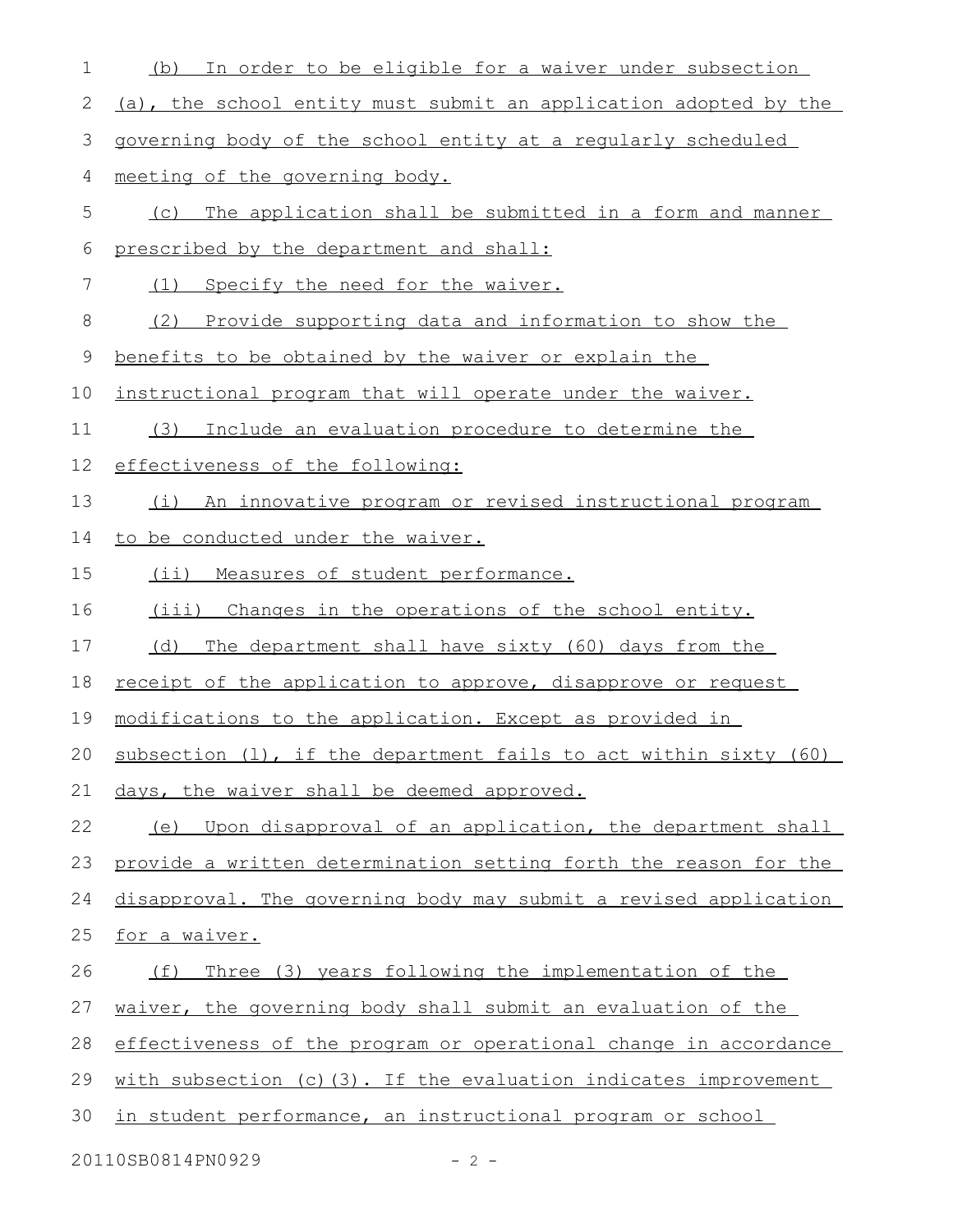| 1            | operations, the waiver shall be renewed by the department and           |
|--------------|-------------------------------------------------------------------------|
| $\mathbf{2}$ | shall remain in effect unless rescinded by the governing body.          |
| 3            | (g) The following provisions of this act shall not be                   |
| 4            | subject to waiver pursuant to this section: sections 108, 110,          |
| 5            | 111, 321, 322, 323, 324, 325, 326, 327, 431, 436, 437, 440.1,           |
| 6            | 443, 510, 513, 518, 527, 688, 701.1, 708, 736, 737, 738, 739,           |
| 7            | <u>740, 741, 752, 753, 771, 776, 777, 778, 808, 809, 810, 1303(a), </u> |
| 8            | <u>1310, 1317, 1317.1, 1317.2, 1318, 1327, 1327.1, 1330, 1332, </u>     |
| 9            | 1361, 1366, 1501, 1502, 1513, 1517, 1518, 1521, 1523, 1546 and          |
| 10           | 1547; provisions prohibiting discrimination; and Articles VI,           |
| 11           | IX-A, XI, XI-A, XII, XIII-A, XIV, XVII and XVII-A.                      |
| 12           | The following provisions of 22 Pa. Code (relating to<br>(h)             |
| 13           | education) shall not be subject to waiver pursuant to this              |
| 14           | section:                                                                |
| 15           | Chapter 4 (relating to academic standards and assessment).              |
| 16           | Chapter 11 (relating to student attendance).                            |
| 17           | Chapter 12 (relating to students and student services).                 |
| 18           | Chapter 14 (relating to special education services and                  |
| 19           | programs).                                                              |
| 20           | Chapter 16 (relating to special education for gifted                    |
| 21           | students).                                                              |
| 22           | Section 32.3 (relating to assurances).                                  |
| 23           | Section 121.3 (relating to discrimination prohibited).                  |
| 24           | Section 235.4 (relating to practices).                                  |
| 25           | Section 235.8 (relating to civil rights).                               |
| 26           | (i) The governing body may not waive any Federal law or                 |
| 27           | State law applicable to a school entity that is not included in         |
| 28           | this act or 22 Pa. Code.                                                |
| 29           | (j) Nothing in this section shall be construed to supersede             |
|              | or preempt any provisions of a collective bargaining agreement          |

20110SB0814PN0929 - 3 -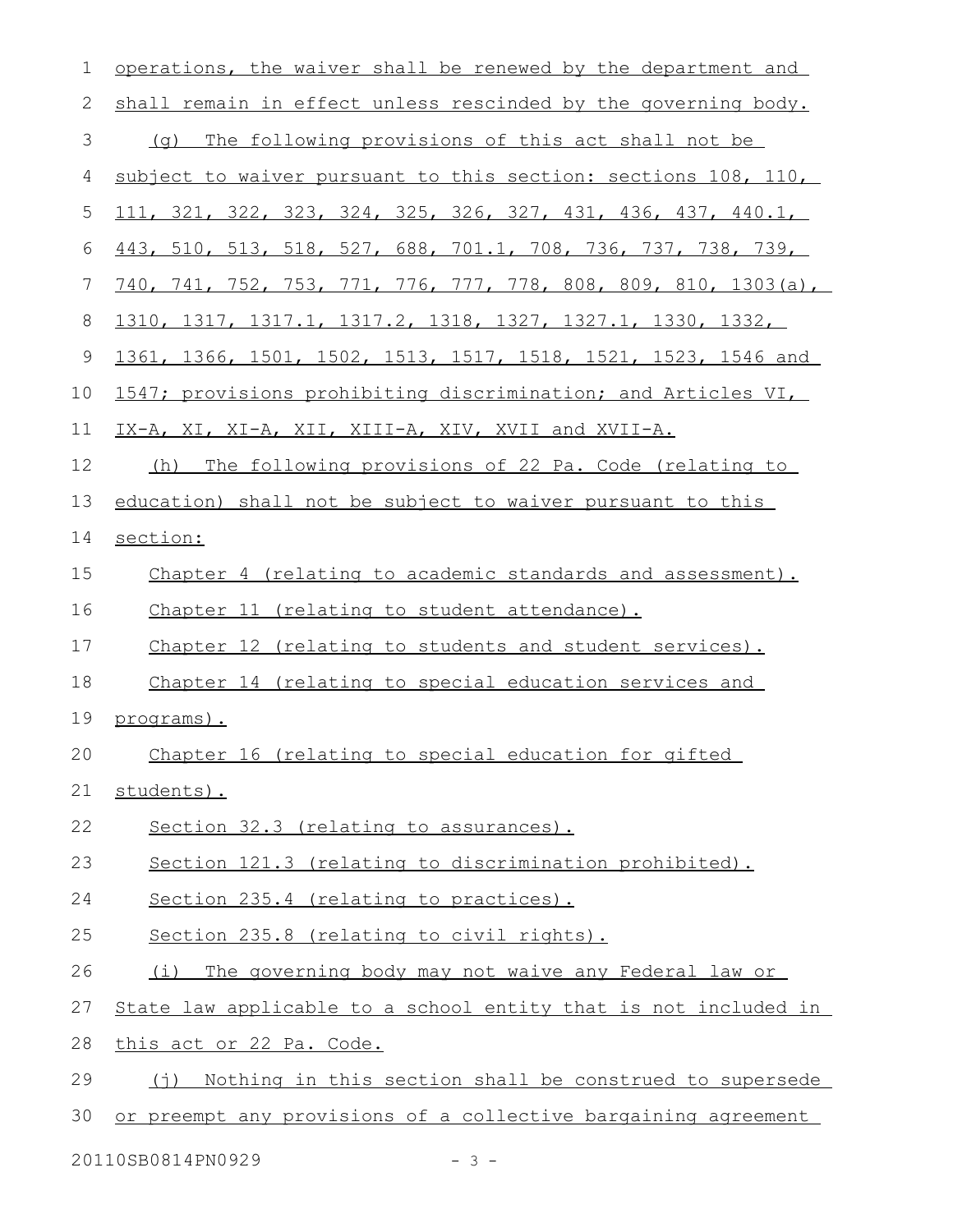| 1  | in effect on the effective date of this section.                |
|----|-----------------------------------------------------------------|
| 2  | (k) (1) Notwithstanding subsections (g) and (n), the            |
| 3  | department may approve an application submitted by a board of   |
| 4  | school directors for a waiver of section 1361 to allow the      |
| 5  | provision of transportation to a public kindergarten,           |
| 6  | elementary school or secondary school or a nonpublic            |
| 7  | kindergarten, elementary school or secondary school operated    |
| 8  | not for profit located more than ten (10) miles by the          |
| 9  | nearest public highway provided that the provision of           |
| 10 | transportation is more cost effective for the school district   |
| 11 | or the Commonwealth or addresses student safety concerns.       |
| 12 | Transportation under this subsection shall be considered<br>(2) |
| 13 | an allowable school district expense for the purpose of         |
| 14 | calculating transportation reimbursement.                       |
| 15 | The following shall apply to construction contracts:<br>(1)     |
| 16 | The department may grant a waiver of section 751(a) if<br>(1)   |
| 17 | the school entity solicits both multiple prime and single prime |
| 18 | construction bids and awards the contract to the lowest         |
| 19 | responsible multiple prime or single prime bidder.              |
| 20 | (2) Failure to solicit both multiple prime and single prime     |
| 21 | construction bids and award the contract to the lowest          |
| 22 | responsible multiple prime or single prime bidder shall result  |
| 23 | in the revocation of the waiver.                                |
| 24 | The governing body shall indicate the manner in which it<br>(3) |
| 25 | will solicit both multiple prime and single prime construction  |
| 26 | bids in its application for a waiver and shall provide proof of |
| 27 | solicitation to the department prior to the award of a          |
| 28 | construction contract.                                          |
| 29 | Notwithstanding subsection (d), failure by the<br>(4)           |
| 30 | department to act within the prescribed time period shall not   |
|    |                                                                 |

20110SB0814PN0929 - 4 -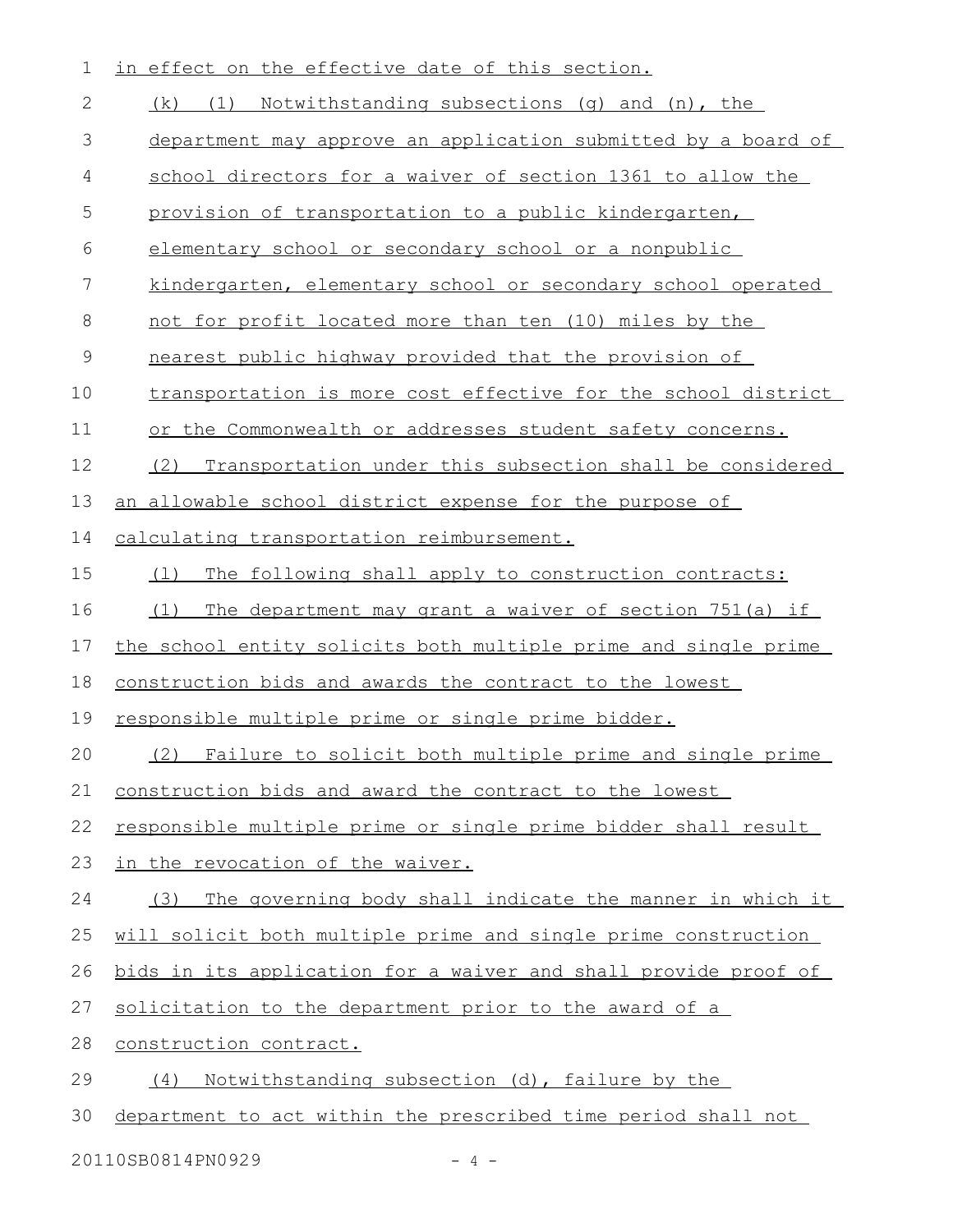| 1           | constitute approval of a waiver of section 751.                  |
|-------------|------------------------------------------------------------------|
| 2           | The department shall issue an annual report to the<br>(m)        |
| 3           | chairman and minority chairman of the Education Committee of the |
| 4           | Senate and the chairman and minority chairman of the Education   |
| 5           | Committee of the House of Representatives listing all waiver     |
| 6           | requests, approvals and disapprovals issued under this section.  |
| 7           | Except as provided in subsections (k) and (1), nothing<br>(n)    |
| 8           | in this section shall be construed to waive the following:       |
| $\mathsf 9$ | The provisions of sections 507, 691, 696 and 1125.1 as<br>(1)    |
| 10          | they pertain to a city of the first class that is coterminous    |
| 11          | with a school district of the first class or a school district   |
| 12          | of the first class A.                                            |
| 13          | (2) Sections 751, 751.1, 756 and 757 to the extent that          |
| 14          | these sections are not inconsistent with the act of December 20, |
| 15          | 1967 (P.L.869, No.385), known as the "Public Works Contractors'  |
| 16          | <u>Bond Law of 1967."</u>                                        |
| 17          | Section 1 of the act of May 1, 1913 (P.L.155, No.104),<br>(3)    |
| 18          | entitled "An act requlating the letting of certain contracts for |
| 19          | the erection, construction, and alteration of public buildings," |
| 20          | the act of August 15, 1961 (P.L.987, No.442), known as the       |
| 21          | "Pennsylvania Prevailing Wage Act," and the act of March 3, 1978 |
| 22          | (P.L.6, No.3), known as the "Steel Products Procurement Act."    |
| 23          | Nonpublic transportation as provided in section 1361.<br>(4)     |
| 24          | The following words and phrases when used in this<br>$(\circ)$   |
| 25          | section shall have the meanings given to them in this subsection |
| 26          | unless the context clearly indicates otherwise:                  |
| 27          | "Department." The Department of Education of the                 |
| 28          | Commonwealth.                                                    |
| 29          | "Governing body." The board of school directors of a school      |
| 30          | district or the governing board of an area vocational-technical  |
|             | 20110SB0814PN0929<br>$-5 -$                                      |